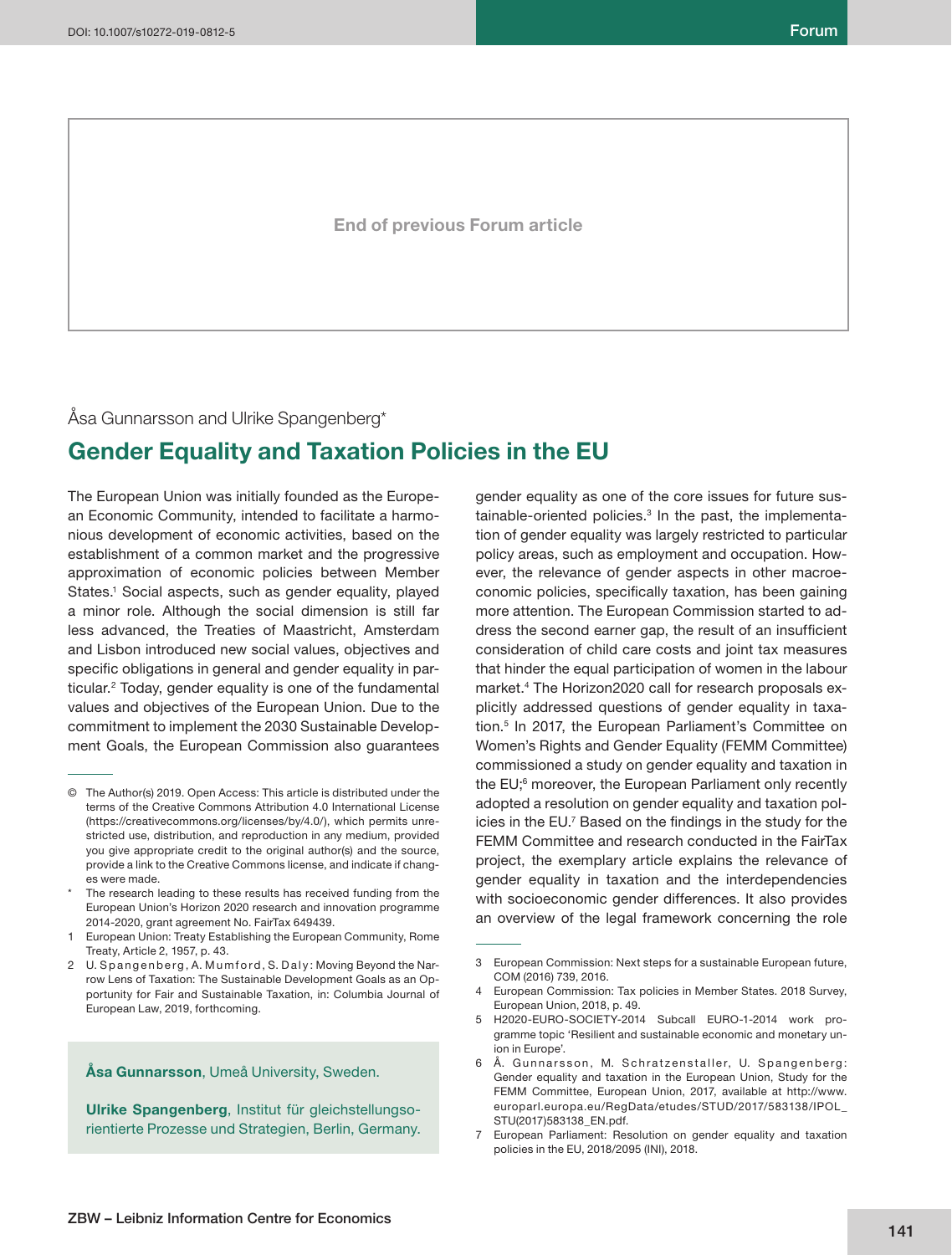of the EU in promoting gender sensible tax policies and concludes with essential recommendations for reform and research.

### **Relevance: Gender equality aspects of taxation**

Policymakers do not usually consider gender inequalities when designing tax laws, even though many aspects of taxation have a substantial effect on gender-related socioeconomic inequalities. Although most tax laws apply equally to men and women, tax systems and fiscal policy decisions affect men and women differently. The persisting gender differences in employment rates and patterns and gender gaps in unpaid care work, employment rates, income, old age security, poverty and wealth are all closely linked to the allocative and distributional outcome of tax regulations.

### The secondary earner trap

At first glance, gender aspects of taxation are most apparent in personal income taxation. The basic design of income tax schedules and social security contributions affects the disposable after-tax income and incentives to work. Furthermore, in most Member States the tax wedge and inactivity trap for low income and in particular secondary earners remains one of the main disincentives to women's sufficient labour market participation.<sup>8</sup> The main reasons are insufficient recognition of child care costs and joint tax provisions in a family or household-based income tax system.<sup>9</sup> A large number of economic studies based on micro-simulation models prove that work incentives for women are impaired by joint taxation.<sup>10</sup> The joint tax unit, in which the family or the spouses traditionally constitute the tax unit, has had a strong justification in the equity principle of ability-to-pay and has supported the breadwinner family model by joint filing. This allows income splitting of the household income and the transferability of own income allowances, basic deductions and loss reliefs between the spouses. However, when certain transfer payments or tax reliefs are contingent on the intra-household distribution of paid work or household income, so that tax rates for secondary earners entering into or extending employment are higher than for single individuals, tax and benefit provisions create a secondary

earner bias leading to risks of getting caught in inactivity and low wage traps.<sup>11</sup> In EU Member States, the majority of working women in couples are usually secondary earners, earning on average about one-third of a couple's joint income.<sup>12</sup> This type of joint provision was initially only applied to married couples but has been extended to include other forms of partnership. Replacing the income splitting system by individual taxation would markedly increase female employment.13

### Taxation trends

Gender differentiated outcomes of tax policies also result from fundamental tax policy rationales and objectives. Over the last few decades, tax policies in EU Member States have been influenced e.g. by an interpretation of what constitutes optimal taxation for economic growth. It postulates that tax neutrality should be a guiding principle for the ultimate goal of taxing for growth. By concentrating only on avoiding excess tax law burdens on the economy, other tax objectives and principles, such as fairness linked to redistributive aspects of taxation, have been neglected. The long-term trends of tax structures in the EU show a path of specific development in line with 'taxing' for growth' and optimal taxation policies promoted by the EU. Figure 1 describes the individual shares of the various tax bases in relation to overall tax revenue for the average of the EU15 and the EU28 Member States, respectively, for the years 2002 and 2014.

The graph documents different features or tax trends across Member States. First, labour taxes, which include both personal income tax and social contributions on labour income, amount to almost half of the overall tax revenues. At the same time, the overall progressivity of labour income tax has decreased, due to the drop of top marginal income tax rates for high-income earners and an increase in (regressive) social security contributions. Furthermore, seven of the 28 Members States – the so-called new Member States representative of eastern transformative economies – have replaced progressive income tax systems with flat income rate schedules. Secondly, although the share of wealth-based taxes has increased since 2002, the overall-contribution to public revenues remains limited. Third, the share of taxes on capital has been decreasing since 2012, primarily due to the intro-

<sup>8</sup> For the most recent data, see European Commission: Tax policies in … , op. cit., p. 49.

<sup>9</sup> Å. Gunnarsson et al., op. cit., pp. 26-32.

<sup>10</sup> E.g., M. Fink, J. Janová, D. Nerudova, J. Pavel, M. Schratzenstaller, F. Sinderman, M. Speilauer: Policy Recommendations on the Gender Effects of Changes in Tax Bases, Rates and Units. Results of Microsimulation Analyses for Six Selected EU Member States, FairTax Working Paper No. 24, 2019. See also M. Fink et al.: (Gender-differentiated) Effects of Changes in Personal Income Taxation, in: Intereconomics, Vol. 54, No. 3, 2019, pp. 146-154.

<sup>11</sup> F. Bettio, A. Verashchagina: Current Tax-Benefit Systems in Europe: Are They Fair to Working Women?, in: F. Bettio, J. Plantenga, M. Smith (eds.): Gender and the European Labour Market, Abingdon/Oxon 2013, pp. 168-198.

<sup>12</sup> O. Rastrigina, A. Verashchagina: Secondary earners and fiscal policies in Europe, European Commission, 2015, available at https:// publications.europa.eu/en/publication-detail/-/publication/a48ea2ce-7eef-4106-afe2-692a9de13d5e.

<sup>13</sup> Å. Gunnarsson et al., op. cit., p. 28; M. Fink et al., op. cit.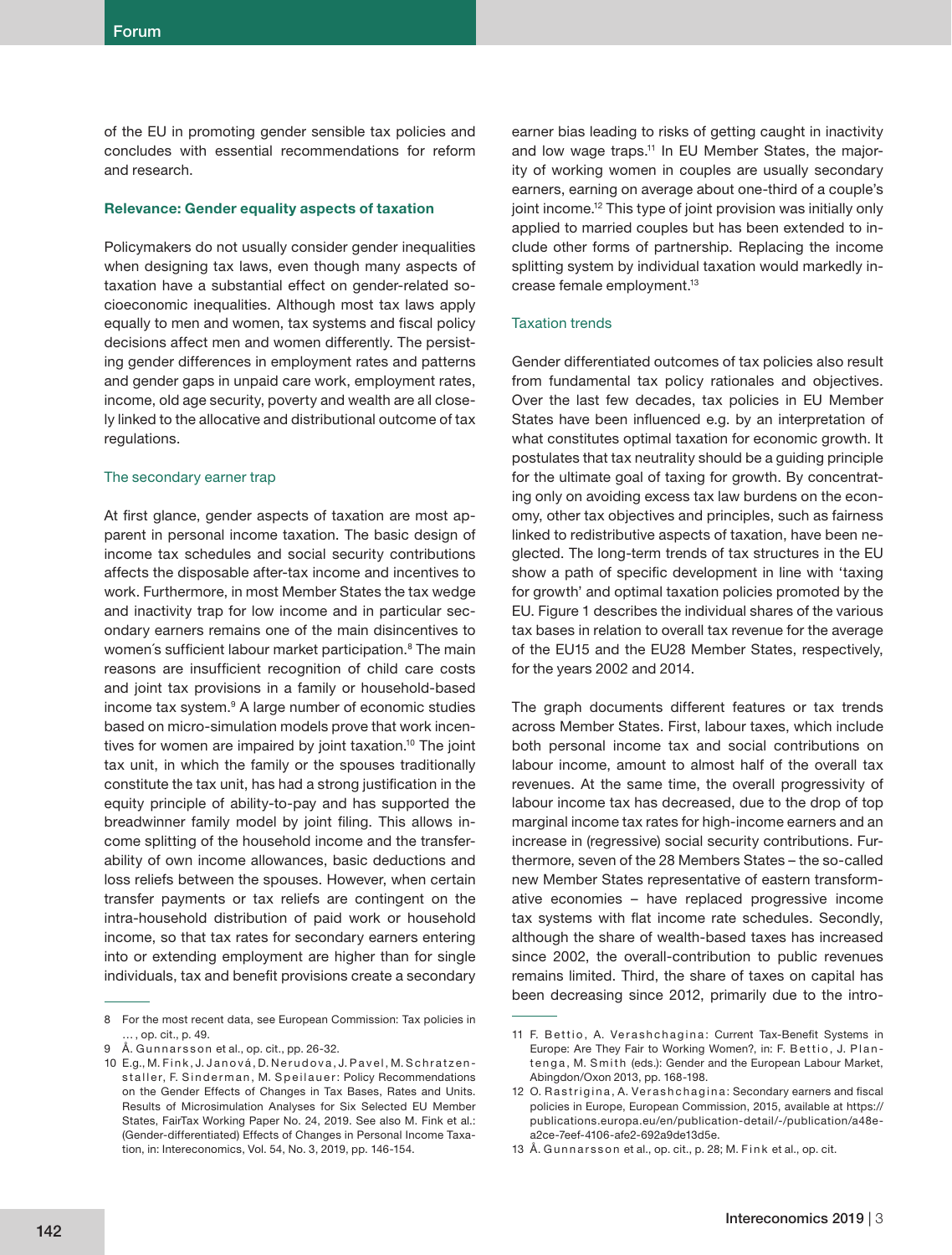60 As percentage of total taxation As percentage of total taxation 48.8 49.9 47.5 47.0 50 40 30 18.6 18.8 20.8 22.1 20 16.2 15.0 14.9 14.2 7.3 6.7 7.7 7.4 4.2 3.8 5.2 4.9 4.9 5.8 3.8 4.3 10 0 2002 2014 2002 2014 EU15 EU28 **Labour taxes** VAT ■ Capital taxes (exclusive property taxes) ■ Environmental taxes Other taxes on consumption Property taxes

# Figure 1 **Taxation structure in the EU, 2002 and 2014**

Source: European Commission: Next steps for a sustainable European future, COM (2016) 739, 2016; M. Schratzenstaller, A. Krenek, D. N e r u d o v á, M. D o b r an s c h i : EU Taxes as genuine own resource to finance the EU budget: Pros, cons and sustainability-oriented criteria to evaluate potential tax candidates, FairTax Working Paper No. 3, 2016.

duction of dual income tax schemes on capital and labour incomes. As a result, interest, dividends and capital gains are taxed with moderate and proportional tax rates that privilege capital income compared to income from labour. Fourth, the tax rates for the regressive value-added tax (VAT) have increased significantly as part of fiscal consolidation measures.<sup>14</sup>

Overall, the over-taxation of labour in relation to the under-taxation of corporate profits, top capital incomes and top wealth owners, as well as the trending shift to VAT, gives a distributive profile that is undermining social justice and solidarity principles. Moreover, based on the socio-economic realities of gender equality, these structural changes imply a shift of the tax burden away from men towards women. The long-term trends in national tax policy tend to disadvantage women due to the unequal distribution of wealth between men and women, the relatively small share of females among top income earners, women's above-average consumption ratios, the comparatively high share of labour income and the small share of capital income in women's total income. The high and increasing tax burden on labour incomes (especially in the low- and middle-income groups) and on consumption, together with the decreasing taxation of capital in-

come (high incomes in general) and wealth have shifted the tax burden towards women.<sup>15</sup>

## **Tax expenditures**

Another factor is tax expenditures in personal or corporate taxation. The term tax expenditure refers to tax measures in the form of deductions, exemptions, credits and lower tax rates that deviate from standard objectives and tax principles. Tax expenditures are usually intended to create incentives for specific, often economic purposes by reducing the tax base or tax liability and thus increasing the after-tax income. Tax expenditure policies have been debated and studied from the perspectives of tax base erosion and fiscal consolidation concerns, but tax consequences for women and men are widely ignored. The effect of tax expenditures crucially depends on socioeconomic realities, such as the level and type of income, employment or business patterns or the share of unpaid work. While there is a lack of sufficient research, the existing studies indicate that women and men claim tax expenditures differently and women frequently benefit less due to the purpose and design of tax expenditures.16

### Legal obligations to ensure gender equality

The resolution adopted by the European Parliament in January 2019 (2018/2095 (INI)) is a non-legislative report on gender equality and taxation in the EU. However, it draws attention to the extensive legal framework on gender equality and specifies legal obligations for the design and impact of European and national tax policies. Articles 2 and 3 of the Treaty of the European Union (TEU), for instance, list non-discrimination based on sex and equality between women and men as core values and objectives of the Union. These values and objectives serve as a normative framework for the interpretation of objectives and competencies as well as a measure for the accession to the EU. Art. 3 (3) TEU in particular links the realisation of the internal market, which is highly relevant for the taxation competences of the EU, to the concept of sustainable development.<sup>17</sup>

<sup>14</sup> Å. Gunnarsson et al., op. cit., pp. 21-23; see also: European Commission: Taxation Trends in the European Union. Data for the EU Member States, Iceland, and Norway, Brussels 2018.

<sup>15</sup> M. Schratzenstaller, A. Krenek, D. Nerudová, M. Dobrans chi: EU Taxes as genuine own resource to finance the EU budget: Pros, cons and sustainability-oriented criteria to evaluate potential tax candidates, FairTax Working Paper No. 3, 2016.

<sup>16</sup> E.g., M. Eder: A Difference between Men and Women - the Income. An analysis of the gender-related effects of the Austrian income tax system, BMF Austrian Ministry of Finance, Vienna 2016, availabale at https://www.bmf.gv.at/ministerium/BMF-WP-1\_2016\_A\_Difference\_ between\_Men\_and\_Women\_\_\_the\_Incom.pdf?67runw; K.A. Lahey: Uncovering Women in Taxation: The Gender Impact of Detaxation, Tax Expenditures, and Joint Tax/Benefit Units, in: Osgoode Hall Law Journal, Vol. 52, No. 2, 2015, pp. 427-459.

<sup>17</sup> U. Spangenberg et al., op. cit.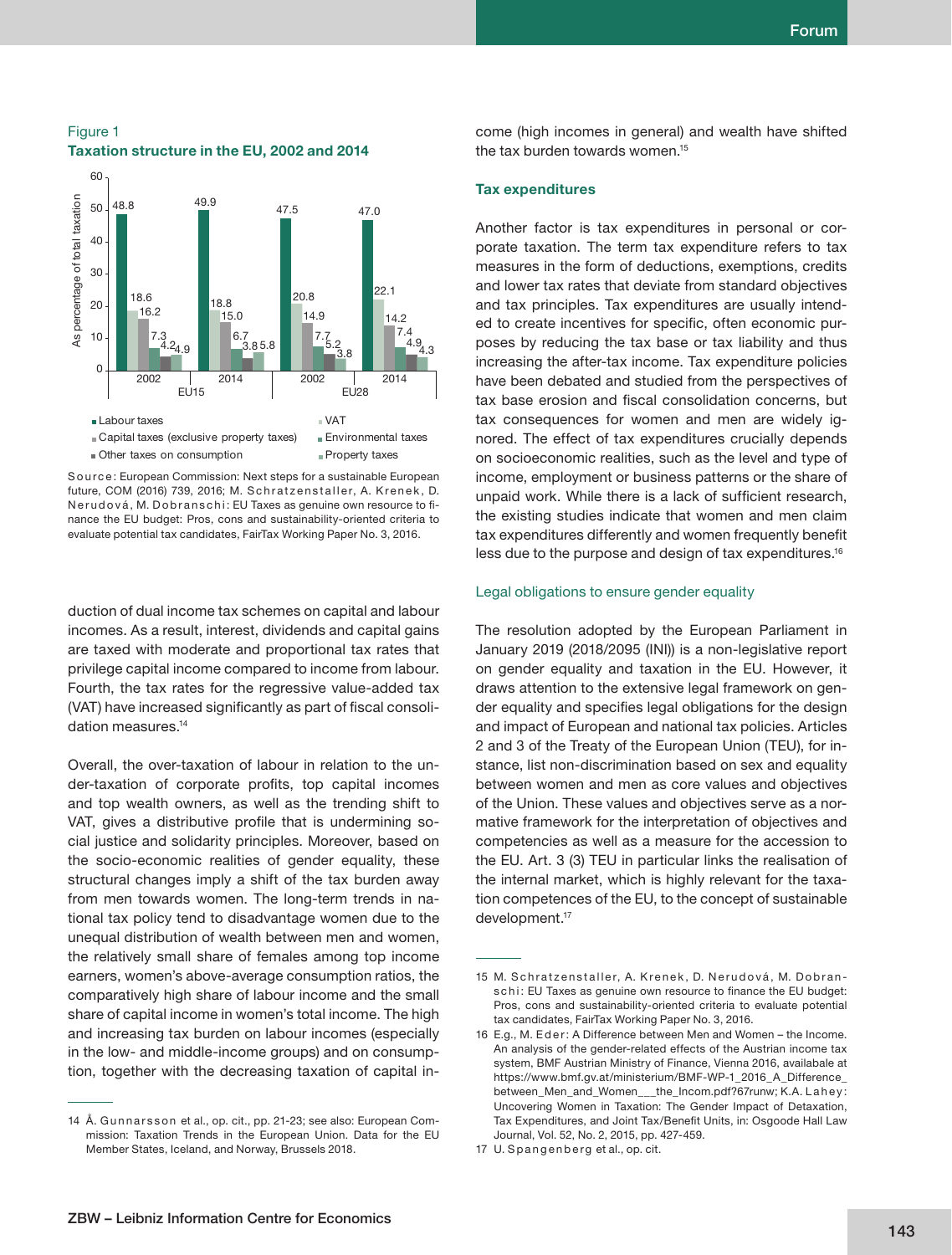Other European provisions add substance to the concept of sustainable development that is based on a balanced and interlinked understanding of economic, social and environmental goals, including gender equality. The provisions on promoting equal treatment for men and women in employment stipulated in Arts. 153 and 157 of the Treaty of the Functioning of the European Union (TFEU), for instance, are part of the legal framework, as national tax provisions could undermine these rights and objectives.18 Arts. 8 and 10 TFEU contain horizontal policy clauses that require the Union to consider gender equality and nondiscrimination in the design and implementation of all European activities and policies, including hard and soft law measures concerning taxation. Furthermore, Art. 21 of the Charter of Fundamental Rights (CHFR) prohibits (direct and indirect) discrimination based on sex, and Art 23 obliges the Union to ensure substantive equality between women and men in all areas, including taxation.<sup>19</sup> It is, however, often difficult to reduce these broad obligations to specific measures and outcomes. Still, Art. 23 CHFR, in particular, not only requires the Union to integrate a gender perspective in institutional procedures and policy formulation (gender mainstreaming) but also stresses the relevance of changing socioeconomic outcomes. 'Ensuring equality' thus requires the identification and definition of gender equality goals and adequate monitoring based on targeted indicators to measure improvements or deteriorations.<sup>20</sup> Similar obligations and requirements can be deduced from human rights conventions, in particular, the UN Convention on the Elimination of All Forms of Discrimination against Women (CEDAW). The Convention was not ratified by the EU itself but it provides a legally binding framework for all Member States.<sup>21</sup> The EU also committed itself to integrate the Sustainable Development Goals (SDGs) in the European policy framework and the Commission's priorities. Goal five refers specifically to gender equality, that also applies to taxation as the primary source of state revenue and the design and impact of tax.<sup>22</sup>

Consequently, as far as the European Union is involved in the field of taxation, it is not only bound to take gender equality aspects into account but prohibit discrimination on the grounds of sex and ensure substantive gender equality.

### Legislative competences in taxation

It is important to note, however, that the EU has only limited legislative competences in the field of taxation. On a national level, taxes are collected to generate revenue as a means to finance public expenditures. In EU law, taxes do not have such a role. The Union, lacking any fiscal sovereignty, relies mostly on contributions from Member States, based on the 'own resource decision', stipulated in Art. 311 TFEU.23

The Union's tax competences, on the other hand, have been designed as instruments to prevent distortion of competition and to facilitate the implementation of the internal market. Thus, the provisions on taxation in primary law only refer to the harmonisation of national taxation, necessary for the functioning of the internal market (Art. 113, 115 TFEU). The provisions on treaty freedoms and state aid that provide the legal basis for the so-called negative harmonisation through the European Court of Justice similarly ensure the functioning of the internal market and prevent distortions of competition between the Member States. Ultimately, EU tax law, whether in respect to positive or negative integration, has primarily had an economic impact and focus, with little regard for a balanced, sustainable development perspective in general and in gender equality in particular.<sup>24</sup>

An exception to the economic focus is taxing for environmental and energy purposes (Art. 192 (2), 194 (3) TFEU), although not as a means to fund the EU budget and only by following the principles of subsidiarity and proportionality (Art. 5 (3) TEU).<sup>25</sup> Research on environmental tax measures and gender equality is limited, but the legal obligations to pursue gender equality require at least an assessment of the impact of environmental tax measures on gender equality. Provisions that indirectly disadvantage women, for instance, due to the regressive effect of consumption taxes<sup>26</sup> must integrate either compensation measures or social hardship regulations.27

The legislative procedure further restricts the implementation of effective EU level tax measures. Legislative pro-

<sup>18</sup> U. Spangenberg et al., op. cit.

<sup>19</sup> Ibid.

<sup>20</sup> D. Schiek, Art. 23, in: S. Peers et al. (eds.): The EU Charter of Fundamental Rights: A Commentary, Munich et al. 2014, pp. 633-660, para 32-3.

<sup>21</sup> D. Elson: Budgeting for Women's Rights. Monitoring Government Budgets for Compliance with CEDAW, UNIFEM 2007; K. Lahey: Feminist Judging for Substantive Gender Equality in Tax Law, in: B.J. Crawford, A.C. Infanti (eds.): Feminist judgments. Rewritten Tax opinions, Cambridge 2017, Cambridge University Press, pp. 22-52.

<sup>22</sup> U. Spangenberg et al., op. cit.; European Commission, COM (2016) 739, p. 3.

<sup>23</sup> A. Krenek, M. Schrazenstaller: Sustainability-oriented Future EU Funding: A European Net Wealth Tax, FairTax Working Paper No. 5, 2017.

<sup>24</sup> Å. Gunnarsson et al., op. cit., pp. 14-16.

<sup>25</sup> U. Spangenberg et al., op. cit., p. 2.

<sup>26</sup> See, e.g. N. Chalifour: A Feminist Perspective on Carbon Taxes, in: Canadian Journal of Women and the Law, Vol. 171, No. 21, 2010.

<sup>27</sup> U. Spangenberg et al., op. cit.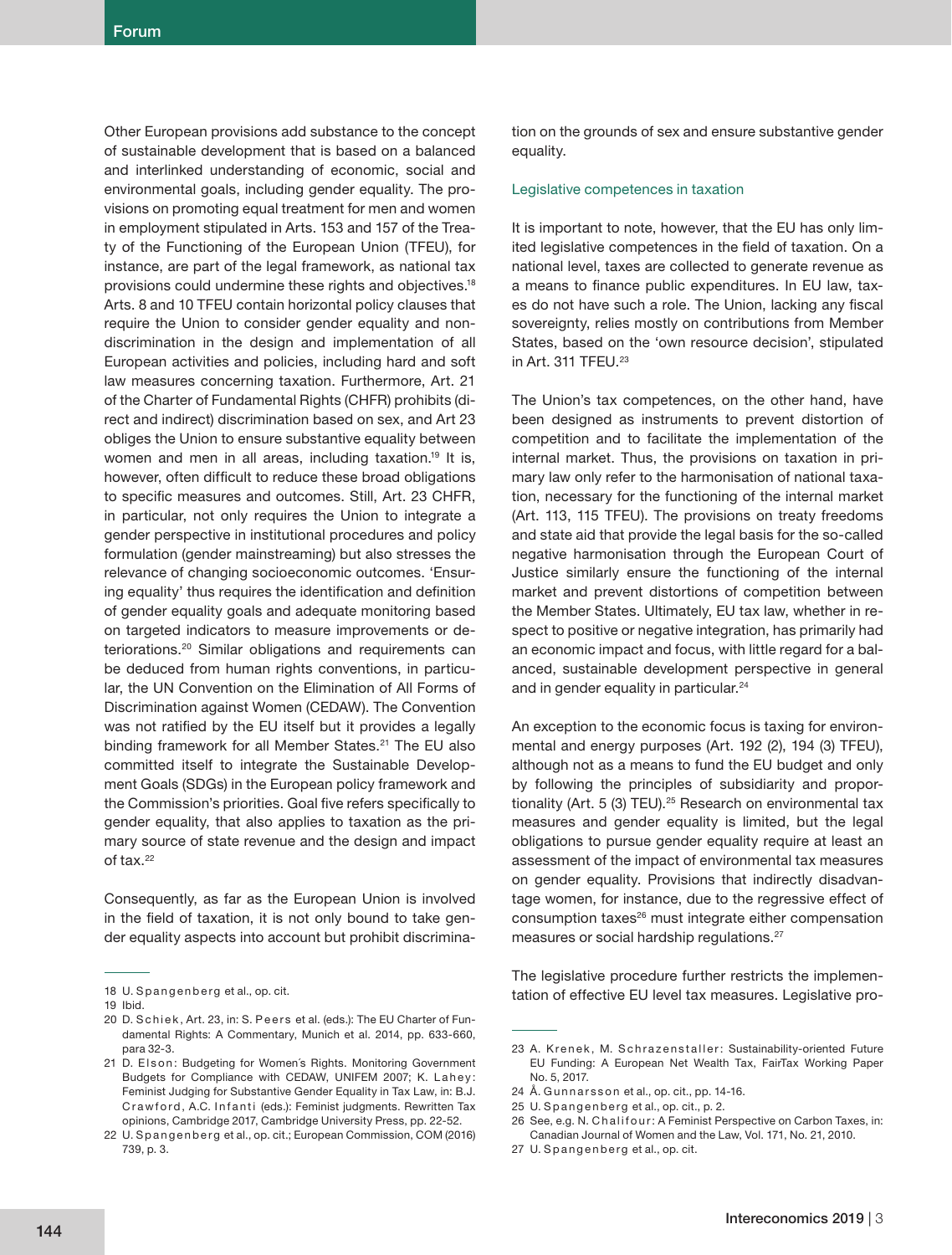posals concerning taxation are still subject to a particular legislative procedure. The European Commission, therefore, drafts proposals that require the unanimous approval of the 28 Member States represented in the Economic and Financial Affairs Council (ECOFIN). As a result, EU level taxation is not only challenging to adopt and leads to sub-optimal policies, but the actors that govern tax policies are used to focus on fiscal and economic aspects. The European Parliament, who could potentially act as a motor to promote gender equality, is merely consulted.28

# Coordination of national tax policies

The European Commission and ECOFIN also engage in the coordination of Member States' tax policies using soft law regulations such as guidelines, recommendations, reports or benchmarks. One of the most relevant procedures for the design and impact of national tax policies is the annual cycle of the European Semester that provides a framework for the economic policies across the EU.29 It is closely linked to the European 2020 Strategy for smart, sustainable and inclusive growth that defines specific economic and social targets that should be achieved by 2020.30 Article 5 TFEU provides the Union with the competence to coordinate national policies concerning taxation. It calls on the Member States to coordinate their economic and employment policies within the Union and provides the Council with the competence to adopt guidelines for the coordination of these policies and take initiatives to ensure the coordination of Member States' social policies. The most recent Annual Growth Survey for 2018 indicates a slight shift in priorities by pointing out the need to address social inequalities in the design of tax policies and develop more progressive national tax and benefit systems.<sup>31</sup> The guidelines, priorities and recommendations within the framework of the European Semester address tax policies primarily in their function to ensure fiscally sustainable public finances as well as to facilitate economic growth. Gender equality considerations focus almost exclusively on the tax burden for second earners and disincentives to women's labour force participation toward enhancing economic growth.32 Other gender aspects are largely ignored, for instance, the longstanding shift of the tax burden away from companies and on to individuals or the shift of the tax burden towards low-income groups – particularly women – evident for the last few decades across the Member States.<sup>33</sup>

# **Suggestions for reform and research**

A thorough understanding of gender aspects in tax policies, the implementation of legal and political requirements and the realisation of gender equality require many reforms and further research. The resolution of the European Parliament contains a list of important recommendations to the Member States and the European Commission. These recommendations not only address the underlying socioeconomic differences as one reason for gender differentiated outcomes of the tax system but explicitly call for changes in the tax system itself. Similar suggestions have been made in the report for the FEMM committee.

One of the most critical objectives in taxation remains to eliminate tax-related disincentives to female employment and the unequal distribution of paid and unpaid work. Thus, the European Parliament's demand of the Member States – to phase in full individual taxation, including the elimination of tax expenditures and benefits based on joint income – is an important step forward, despite the reservations concerning the preservation of all financial and other benefits linked to parenthood. The same goes for the elimination of tax incentives related to employment and self-employment that discriminate on the base of gender and the call for a tax system that actively promotes equal sharing of paid and unpaid work, income and pension rights.34 If national tax systems continue to feed and stimulate tax traps for secondary earners, substantial gender equality will never be realised.35

The European Parliament also calls on the Member States not to reduce the progressive nature of their income tax system and to pay attention to the role of taxes on corporations, wealth and capital that play a crucial role in reducing inequalities.36 Against the background of the decreasing progressivity of the tax system in the past, however, the loss of redistributive power on a national level and the interrelated shift of the tax burden from men to women is also vital to strengthen the redistributive effect of taxation.37 Changes include subjecting all types of income to progressive income tax schedules, eliminating exemp-

<sup>28</sup> U. Spangenberg et al., op. cit.

<sup>29</sup> For more detail, see U. Spangenberg et al., op. cit.

<sup>30</sup> For an explanation of the European Semester, see European Commission: Europa 2020 strategy – A European strategy for smart, sustainable and inclusive growth, COM(2010) 2020, 2010.

<sup>31</sup> European Commission: Annual Growth Survey 2018, COM (2017) 690 final,  $2017$ 

<sup>32</sup> European Commission: Tax policies in Member States. 2017 Survey, European Union 2017, p. 55; European Commission: Tax policies in … , op. cit., p. 49.

<sup>33</sup> Å. Gunnarsson et al., op. cit., pp. 14-19.

<sup>34</sup> European Parliament, op. cit., No. 5, 6, 10.

<sup>35</sup> For more detail: Å. Gunnarsson et al., op. cit., pp. 26-30, 45.

<sup>36</sup> European Parliament, op. cit., No. 9, 14, 19.

<sup>37</sup> See for an overview M. Eriksson, Å. Gunnarsson: Literature Review on Tax and Transfer Policies for a More Equal Distribution of Post-tax Incomes. Deliverable 2.1, August 2017; J. Stiglitz: Rewriting the Rules for the European Economy, FEPS, Brussels 2019.